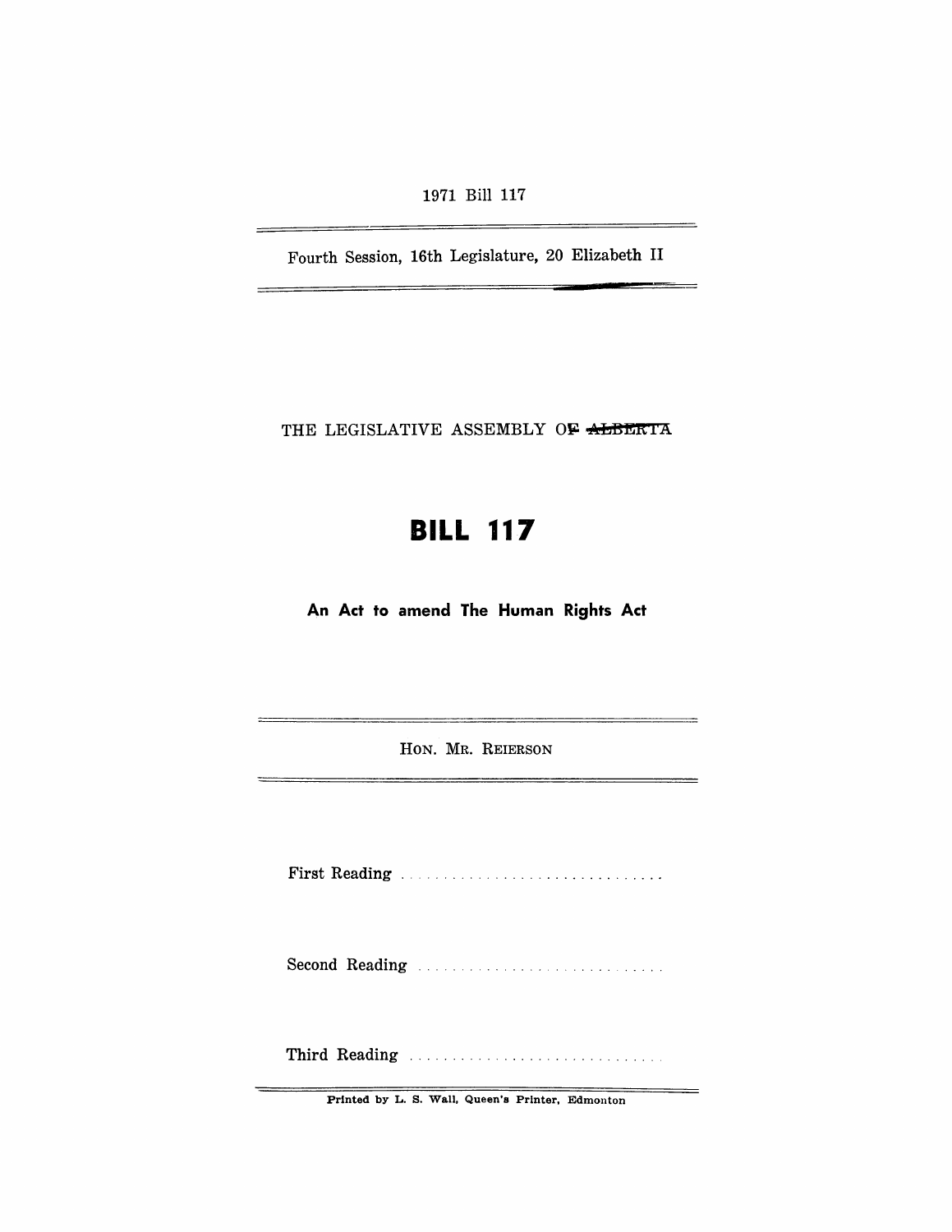# **BILL 117**

# 1971

#### **AN ACT TO AMEND THE HUMAN RIGHTS ACT**

## *(Assented to* , 1971)

HER MAJESTY, by and with the advice and consent of the Legislative Assembly of Alberta, enacts as follows:

1. *The Human Rights Act is hereby amended.* 

*2. The preamble is amended by adding after the words*  "race, religious beliefs, colour," the words "sex, age,".

*3. Section* 3 *is antended by adding after the words* "race, religious beliefs, colour," the word "sex,".

4. *Section* 4 *is amended by adding after the words* "race, religious beliefs, colour," the word "sex,".

#### *5. Section* 5 *is amended*

- *(a) by renumbering the section as subsection (1),*
- *(b) by adding after the words* "race, religious beliefs, colour," the words "sex, marital status, age,",
- *(c) by adding the fdllowing subsection:*

 $(2)$  Provisions of subsection  $(1)$  relating to age shall not affect the operation of any bona fide retirement or pension plan or the terms or conditions of any bona fide group or employee insurance plan.

6. *Section* 8 *is amended by adding after the words* "race, religious beliefs, colour," the words "sex, marital status, age,".

*7. Section* 23, *subsection* (2) *is amended* 

- *(a) as to clause (a) by adding after the words* "race, religious beliefs, colour," the words "sex, age,",
- *(b) as to clause (c) by adding after the words* "race, religious beliefs, colour," *the words* "sex, age,".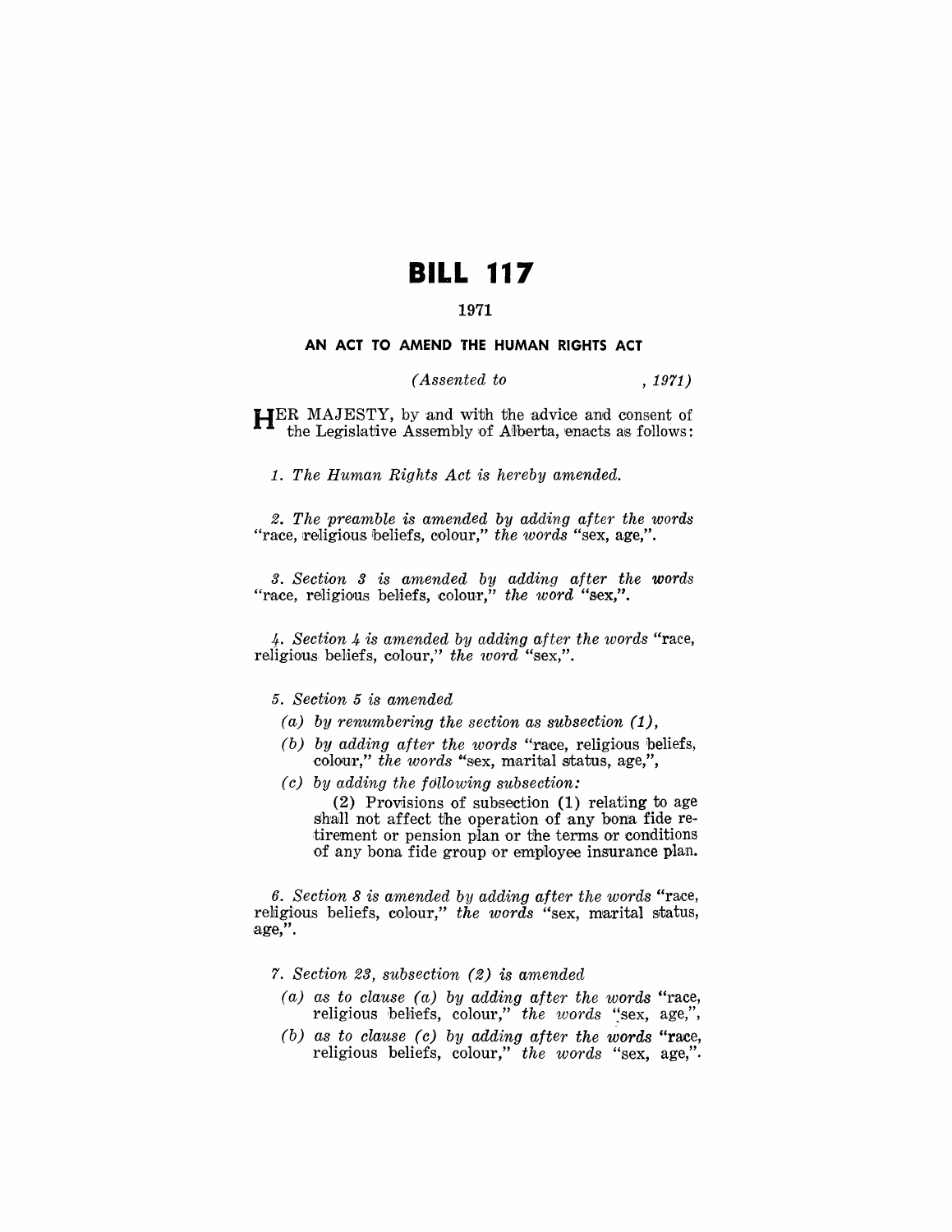### **Expla natory Notes**

1. This Bill amends chapter 178 of the Revised Statutes of Alberta 1970.

**2.** The second clause of the preamble reads as follows: WHEREAS it is recognized in Alberta as a fundamental principle that aU persons are equal in dignity and human rights without regard to race, religious beliefs, colour, ancestry or place of origin; and

3. Discrimination prohibited.

4. Self-contained dwelling units.

5. Discrimination by employer.

6. Advertisements and applications for employment.

7. Duties of Administrator. Section 23, subsection (2) presently reads as follows:

(2) The Administrator has power to administer this Act and, without limiting the generality of the foregoing, it is the function of the Ad-ministrator,

- (a) to forward the principle that every person is equal in dignity and rights without regard to race, religious beliefs, colour, ances-<br>try or place of origin,
- (b) to promote an understanding of, acceptance of and compliance with this Act, and
- (c) to develop and conduct educational programs designed to elim-inate discriminatory practices related to race, religious beliefs, colour, ancestry or place of origin.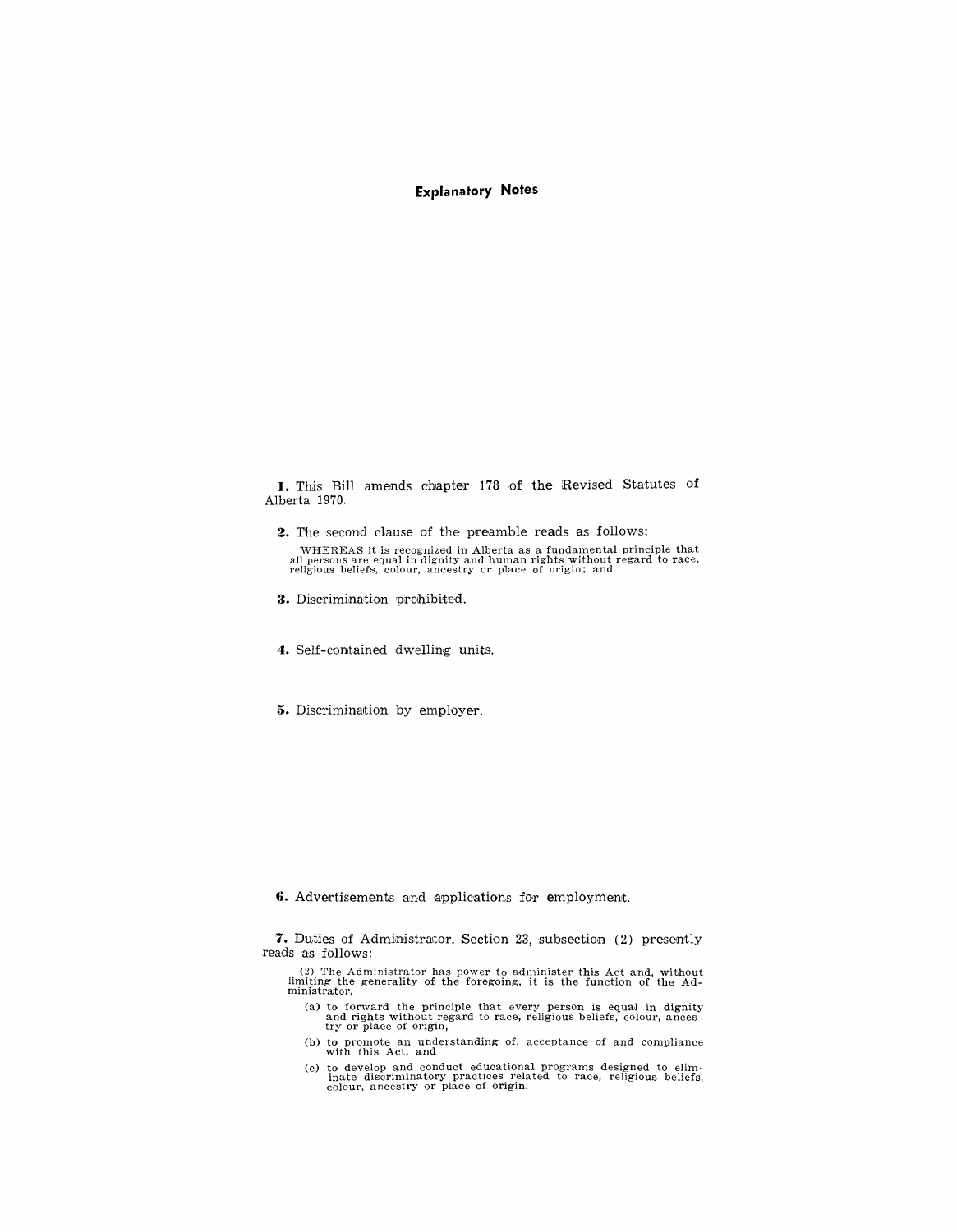8. *Section* 26 *is amended by adding the following clause after clause (a):* 

- (a1) "age" means any age of 40 years or more and less than **65** years;
- 9. This Act comes into force on July 1, 1971.